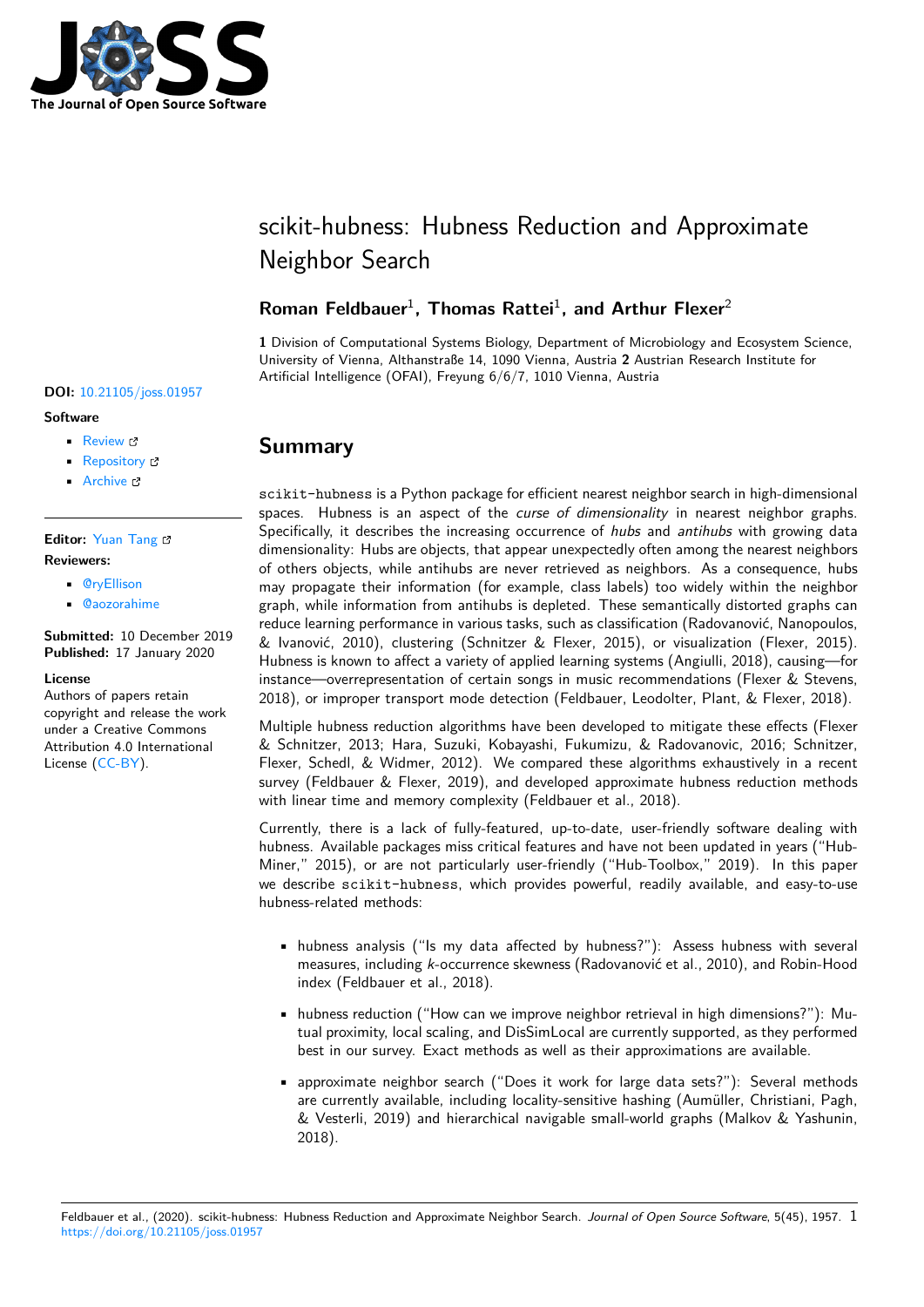

scikit-hubness builds upon the SciPy stack (Virtanen, Gommers, Oliphant, Haberland, & others, 2019) and is integrated into the scikit-learn environment (Pedregosa, Varoquaux, Gramfort, Michel, & others, 2011), enabling rapid adoption by Python-based machine learning researchers and practitioners. Convenient interfaces to hubness-reduced neighbors-based learning are available in the skhubness.neighbors subpackage. It acts as a drop-in replacement for sklearn.neighbors, featuring all its functionality, and adding support for hubness reduction, where applicable. This includes, for example, the supervised KNeighborsClassifier and RadiusNeighborsRegressor, NearestNeighbors for unsupervised learning, and the general kneighbors\_graph.

scikit-hubness is developed using several quality assessment tools and principles, such as PEP8 compliance, unit tests with high code coverage, continuous integration on all major platforms (Linux, MacOS, Windows), and additional checks by LGTM. The source code is available at  $\frac{https://github.com/Varlr/scikit-hubness}$  under the BSD 3-clause license. The online documentation is available at https://scikit-hubness.readthedocs.io/. Install from the Python package index with \$ pip install scikit-hubness.

# **Outloo[k](https://github.com/VarIr/scikit-hubness)**

Future plans include adaption to significant changes of sklearn.neighbors introduced in version 0.22 in December 2019: The KNeighborsTransformer and RadiusNeighborsTrans former transform data into sparse neighbor graphs, which can subsequently be used as input to other estimators. Hubness reduction and approximate search can then be implemented as Transformers. This provides the means to turn skhubness.neighbors from a dropin replacement of sklearn.neighbors into a scikit-learn plugin, which will (1) accelerate development, (2) simplify addition of new hubness reduction and approximate search methods, and (3) facilitate more flexible usage.

## **Acknowledgements**

We thank Silvan David Peter for testing the software. This research is supported by the Austrian Science Fund (FWF): P27703 and P31988

## **References**

- Angiulli, F. (2018). On the behavior of intrinsically high-dimensional spaces: Distances, direct and reverse nearest neighbors, and hubness. *J. Mach. Learn. Res.*, *18*, 170:1–170:60.
- Aumüller, M., Christiani, T., Pagh, R., & Vesterli, M. (2019). PUFFINN: parameterless and universally fast finding of nearest neighbors. In *27th annual european symposium on algorithms, ESA* (Vol. 144, pp. 10:1–10:16). doi:10.4230/LIPIcs.ESA.2019.10
- Feldbauer, R., & Flexer, A. (2019). A comprehensive empirical comparison of hubness reduction in high-dimensional spaces. *Knowledge and Information Systems*, *59*(1), 137. doi:10.1007/s10115-018-1205-y
- Feldbauer, R., Leodolter, M., Plant, C., & Flexer, [A. \(2018\). Fast approxima](https://doi.org/10.4230/LIPIcs.ESA.2019.10)te hubness reduction for large high-dimensional data. In *Proc. IEEE Int. Conf. Big Knowledge* (pp. 358[–367\). doi:10.1109/ICBK.20](https://doi.org/10.1007/s10115-018-1205-y)18.00055
- Flexer, A. (2015). Improving visualization of high-dimensional music similarity spaces. In *Proceedings of the 16th international society for music information retrieval conference, ISMIR 2015* ([pp. 547–553\).](https://doi.org/10.1109/ICBK.2018.00055)